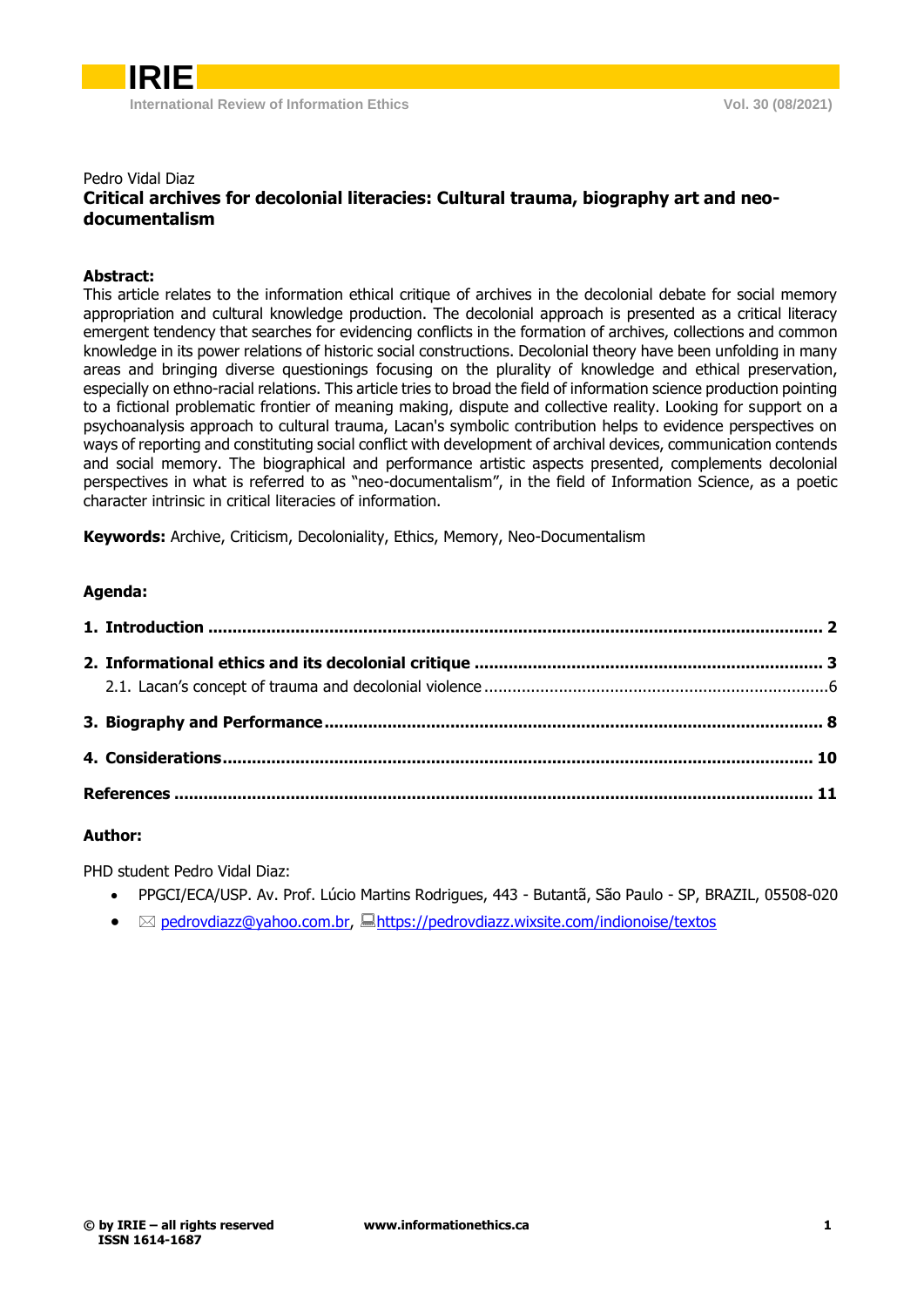# <span id="page-1-0"></span>**1. Introduction**

Information ethics is an increasingly relevant subject for epistemologically thinking in the area of Information Science. The decolonial critique have developed the postcolonial debate focus on knowledge archives and social memory since it proposed itself to go further than the epistemological rationality based on colonial heritage, evidencing the still condition of coloniality and modernity on contemporary globalization. The documents legitimated and administrated by colonial institutions and officialized by offices and then, to History researchers, now encounters trough decolonial critics, the claim for forgotten and silenced reports, fragmented stories, personal archives, etc. What is the future of colonial archives in postcolonial nations and how should we rethink these archives in relation to decolonial futures?

First as a major affirmation of imperial powers, the collections looted from subjugated areas like Egypt or India, were showed as tamed achievements of state influence and race relativism. Showcased in human zoos and colonial expositions, the racism intrinsic of geopolitical superiority relations marks social memories, partial histories and specific education directories. There is not a decolonial archive per se, but a critical practice of engendering knowledge dynamics of production, creation, development, access, etc. Contributions of decolonial theory unfolds since literary works from colonial past to the third world movement from India to Mexico and Peru authors, and now from world peripheries, black social movements, woman rights and LGBT organizations.

The archive emerged as a focus of interest in a range of (inter)disciplinary contexts. This 'archival turn' is partly indebted to a Foucauldian contribution to the political analysis of archive, as an artefact and as diapositives, for knowledge production. This double injunction produces both the interface that are inscribed the knowledge references as well invest itself as an area of symbolic narrative construction for social production. This epistemic shift signalled a complexity change in academic research of the archives, its systems and cultural reflexes.

The archive, we might say, affords access to the past in the present and in so doing shapes futures. The contribution of archives in the 'development of society' has been recognized and is foregrounded by international agencies such as UNESCO. We note, for example, the definition of archival value articulated in the Universal Declaration on Archives adopted by the International Council on Archives and endorsed by UNESCO in 2011:

> Archives record decisions, actions and memories. Archives are a unique and irreplaceable heritage passed from one generation to another. Archives are managed from creation to preserve their value and meaning. They are authoritative sources of information underpinning accountable and transparent administrative actions. They play an essential role in the development of societies by safeguarding and contributing to individual and community memory. Open access to archives enriches our knowledge of human society, promotes democracy, protects citizens' rights and enhances the quality of life. (International Council on Archives, 2011, np)

Decolonial authors have situated the discussion of the opening of archives in public spheres for a democratic and transparent approach for civic institutional development. The micropolitics of creating and expressing archives is both contingencies for macropolitics of dominance and its administrative classification as well as an immanent expressions and performative affirmations of narratives and different ways of living.

We will look further at the 'neodocumentalism' turn as pointing out artistic and poetic practices as critique of social appropriation of records, archives, documents of social history and memory, emerging form a colonial trauma marking its decolonial propositions. This essay introduces the repertoires of Freud and Lacanian psychoanalyses from Derrida in the discussion of archives and how colonial archives are being reconfigured to imagine democratic, decolonial or even totalitarian futures.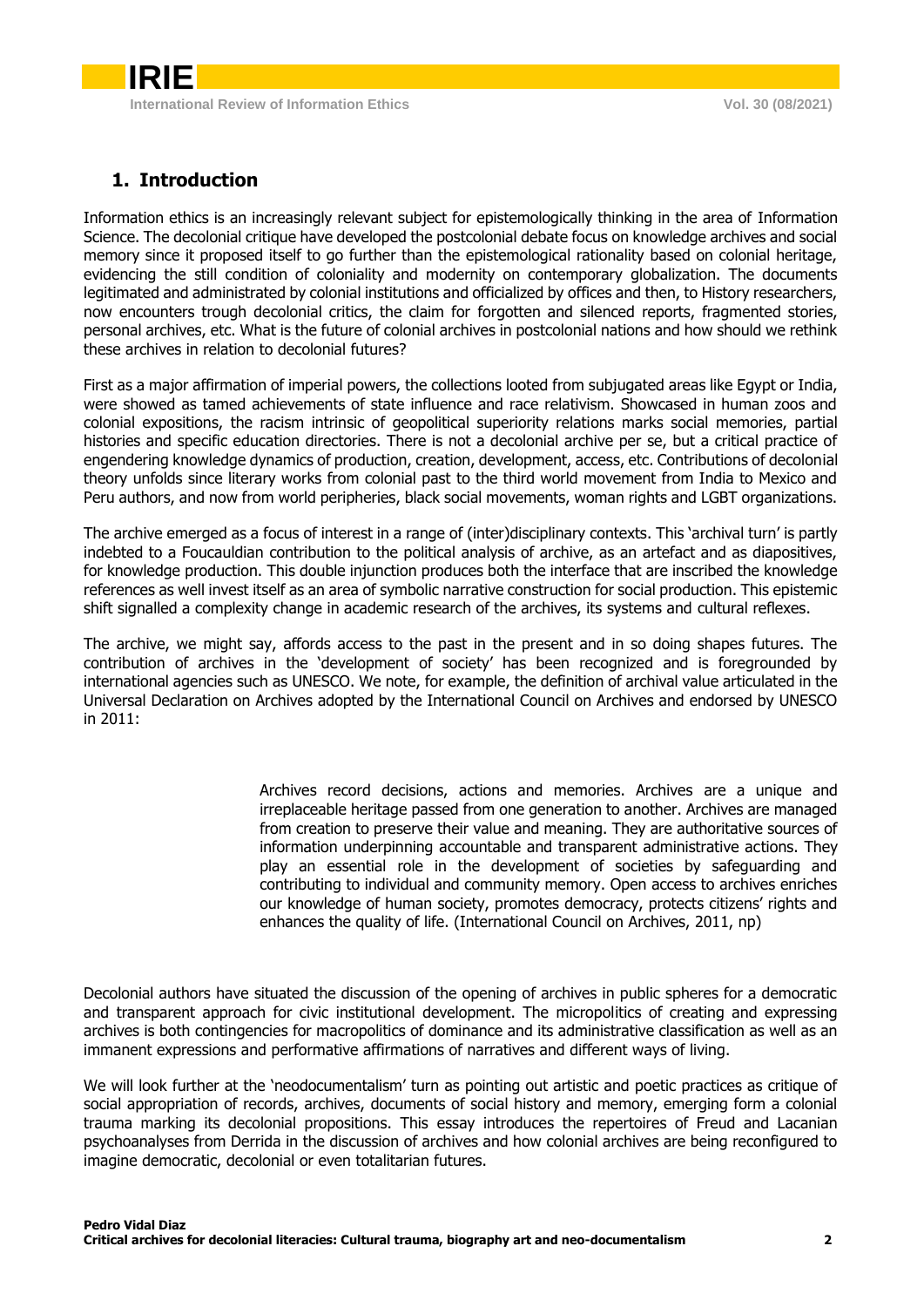

The psychosphere is affected by confusion in the constant flow of clippings and references, failing to extract from the infinite flow a finite explanatory cut as a viable tool for social systems to understand the common, reality, and the possibilities of action. The critical and ethical interpretation of semantic translation is threatened by the short time of the speeds in turn. At the same time, it is especially applied in digital exchange and archiving systems through the economics of information technology. The administrative decision of governance goes through syntactic machines in statistical and economic calculations of the efficiency of syntactic valuation processes of dating, classification and statistical forecast.

The challenge is how to develop literacies for and in information when society is saturated and bombarded by everyday informational content. Understanding knowledge organization formats, their appropriations and their developments, helps us to understand the information and culture devices, as well as to reflect on the formative dimensions corresponding to the historical paradigms that constitute them.



## <span id="page-2-0"></span>**2. Informational ethics and its decolonial critique**

Map of Europe "Europa Prima Pars Terrae in forma Virgins" Heinrich Bünting, 1582

Through the multiplication of representations of worldviews, countless artistic forms are developed to embrace cultural differences, economic and political disputes in influences of power, identities and knowledge. Today, given the ongoing globalization processes, studying culture means studying the links between the local and the global, that is, the way in which individuals' lives, in local contexts, are defined and given meaning, specially by the intensification of informational technology. Communities linked to interest groups are often "imagined" and kept active through forms of mediated communication. In these processes, the media still plays a central role in building the sense of belonging, necessary for the survival of the community and for the definition of its own identity within it.

The epistemological focus of translation as an instrument for communicational action encourages practices and experiments for an intercultural and interdisciplinary ethics. Studies about informational hermeneutics in processes of perception, understanding, attention, interaction, creation, etc., are applied by the physical and cognitive paradigms to a social paradigm. The use of algorithms in user dynamics creates taxonomic conditions of probability in an informational mediation hermeneutics, infers diverse dynamics that ultimately lead to media contemporary strategies referenced by "fake News".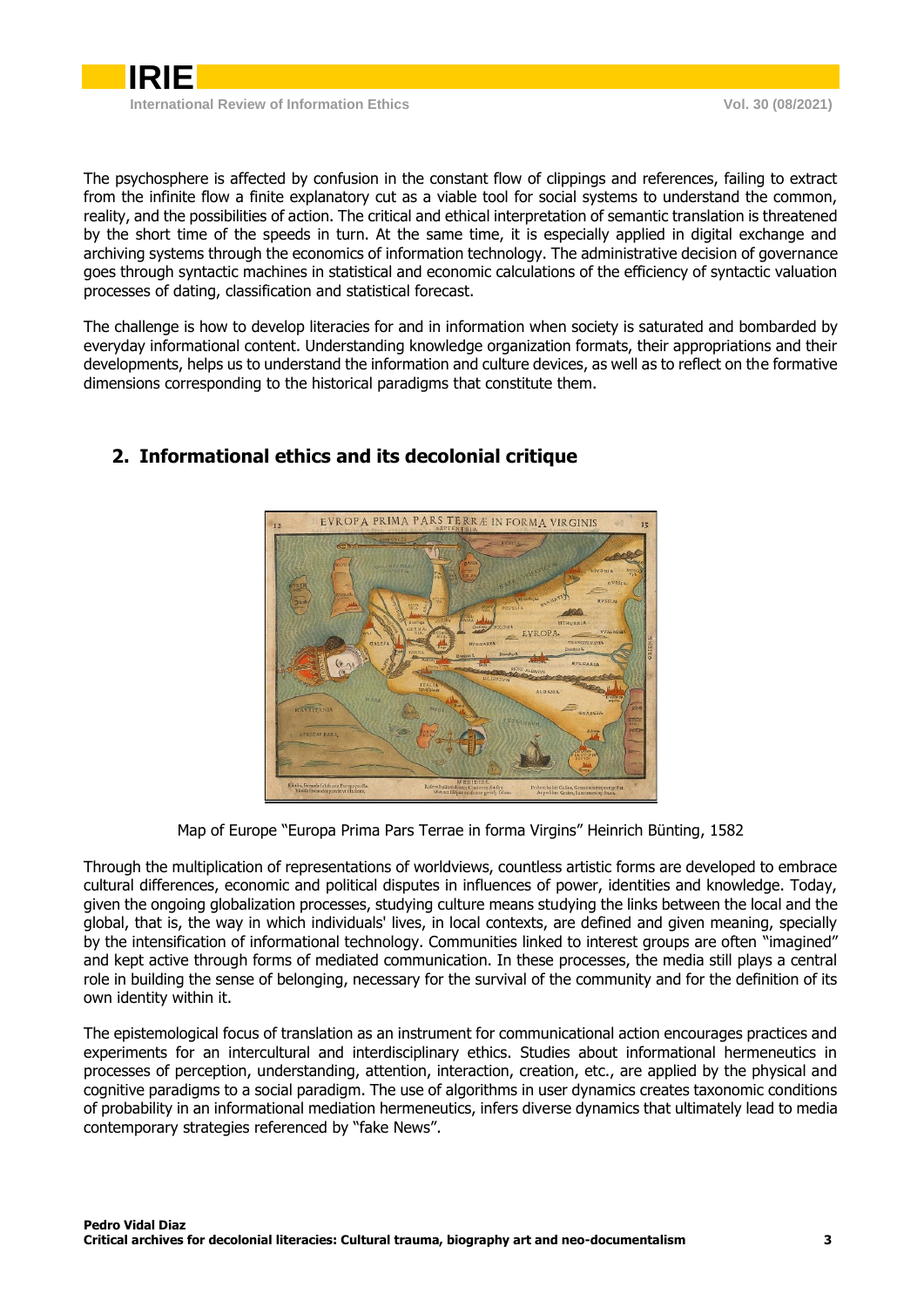The ethical statement of the approach chosen in this article centers knowledge as a result of the interaction of the subject with the environment, shifting methodological individualism to methodological collectivism. Focused on the issue of educational criticism through artistic experimentation methodologies as tools for symbolic development of informational and social skills, the ethics problematic traverse the political debate of informational and media dynamics.

The debate between approaches and concepts of education ethics in the field of information analysis in contemporary society are often referred to as "Knowledge Societies" or "Information Age". Marking historical debates about the centrality of knowledge where it its productive dynamics have applications diverse, emergent and hegemonic. The accelerated intensification of information technology for studies on the organization of knowledge, and especially for the research line of social appropriation of information, is a new stage and challenge for the constitution of contemporary societies in their democratic and inclusive horizon.

Information ethics focuses on critical educational and political studies for economic and social analysis of their dynamics and possible ways of building and formatting networks. A political ethic can develop norms for abuses of power and guide responsible uses of the common in the context of diverse social informational practices. The unfolding and involvement of the virtual world begins to reverberate diverse and multiple reference universes such as emerging and traditional cultural, social and political ontologies that embrace new network dynamics as well as repeating and translating classic communication strategies.

The Informational Ethics deepened by Luciano Floridi, presents itself as an area of research in development about issues related to the impacts of the technological insertion of information in everyday life, especially in terms of privacy. Information ethics therefore delves into a Philosophy of Information, where it is characterized as "A philosophical area that is related to the critical investigation of the conceptual nature and main bases of information, including its dynamics, use, sciences, and its elaboration and application from theoreticalinformational and computational methodologies to philosophical problems" (FLORIDI, 2009, p. 137). Based on the analysis of the directions of information technologies in ethical implications of access, insertion and technoinformational competence, whether in interactive, didactic or privacy issues, we can investigate the conjunction of social issues that are transforming society to other daily life and ways of life.

The contemporary relationship with the appropriation of information is processed at levels of global productive intensity: as an agency to technological systems of economic circulation, at the same time that new local, social, peripheral, ethnic and ethical informational creations are opened in order to organize and produce knowledge and identities. A laboratory practice of diverse records and supports is seen as an informational ethic for literacy and competence in information and media.

In the production of open fields for active and creative subjects, instead of limited access to passive users of an institutional and hierarchical service, they serve as a critical center for the analysis of new literacies and contemporary educational challenges. The difficulty lies precisely in the ethical, productive and sensitive development of technopolitical social developments. In the field of scientific research, it becomes a methodological and epistemological challenge to legitimize socially and economically in the social dynamics of rapid change in the production and use of knowledge and power.

Informational devices (such as the library, school, workshop, etc.) can induce means and spaces for the development of protagonists in cultural, educational and scientific processes triggered by the creative proposal of the constitution of new devices, mechanisms and systems. The production of contemporary informational objects and dynamics faces challenges in the culture of memory that subvert principles of the traditional archive, based on the logic of selection, disposal and organization of documents. A media dynamic, fast and volatile, produces behavior activated by frequencies, compositions and psychosocial crossings.

Derrida's analyses of the duality of the archive entangle this complex and intrinsic structure showing both the death drive as well the living drive that constitute archival systems and necessity of remembering and preserving. As Derrida has argued, 'There is no political power without control of the archive' (1996, p. 11), and nowhere was this more evident than in the context of the colonial archive, in which the colonial state held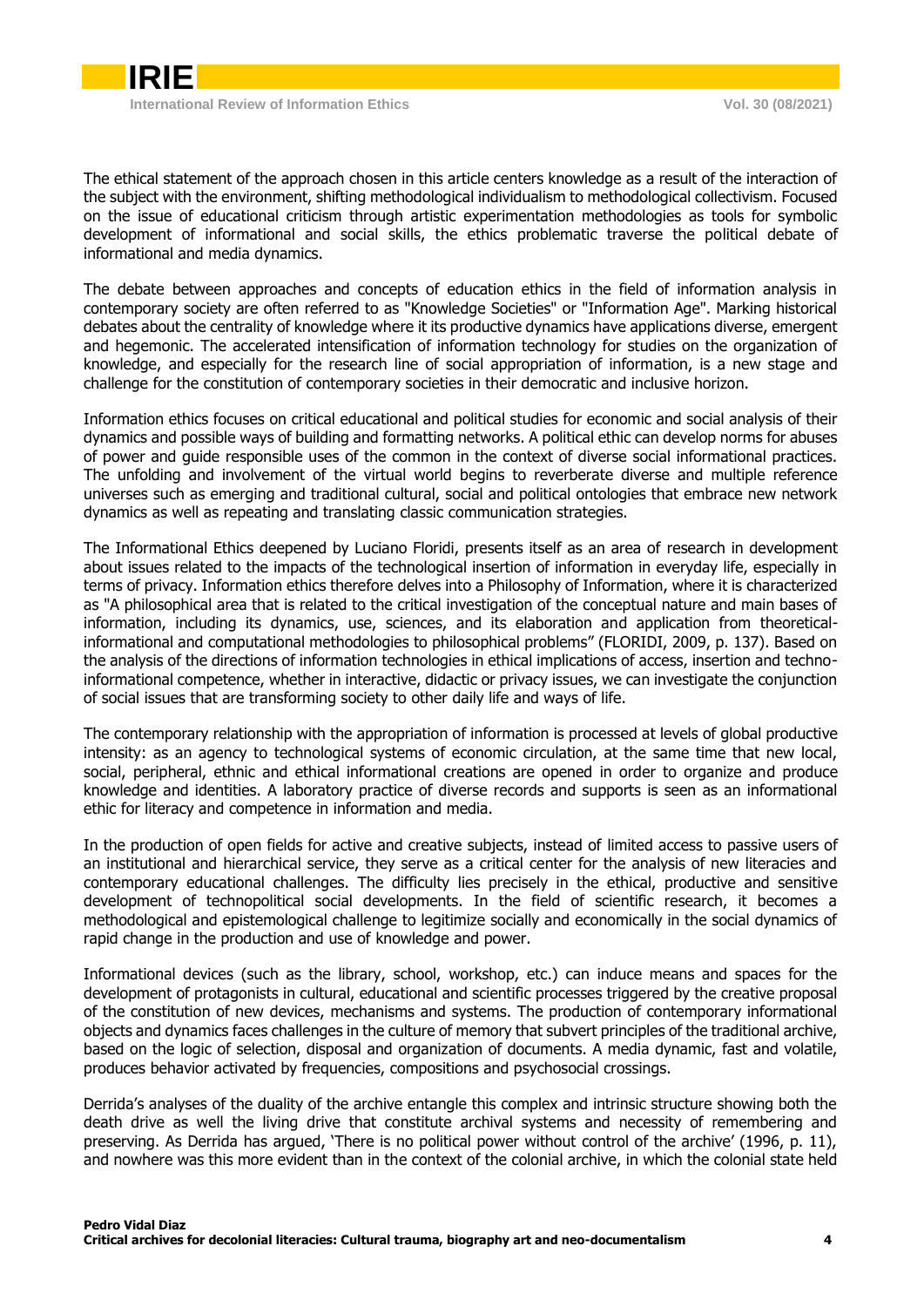

a monopoly over the production of knowledge, and where one finds the most explicit demonstration of archival power representing a 'breach of democracy' (IBID).

The infinite reproducibility of digital information also means an infinite and redundant work with possibilities and remixes of 'copy and paste', turns users into renewable and innovative sources of capital surplus. This is because, with the stage of schematizing techno-scientific knowledge through telematics, the sensory forms of expression through language, automated in multimedia, have intensified its internalized convergence into cerebral and cognitive social systems.

In a broader sense, the difficulty of organizing globally unifying narratives through the accumulation of heritage and social memory in the face of poverty or repression, faces the challenge of transforming these references into objects of knowledge, expanded through the development of institutional education and its improvements by means of research and systematic experimentation. The questionings of this problematics bring out social debates that marks frontiers of what is intended as a conservative narrative and if transformative operations can open to social justice or even if just contributes as a destructive nihilist operation that also contributes to capital deterritorialization to scorched earth strategies of social memory.

Since the colonial governments of Europeans modern developments, the media archive's democratic potential reluctantly opening of its archives to dynamics of transparency, specially to the subjugated and colonized subjects, remained limited and controlled. As a domain for matters of public interest, the public space produced by the colonial archive was as "both constituent on utopia and trauma", pointed by the authors Basu and De Jong (2016, p.3), unveiling conflicts in archives and its decolonial affordances.

The science of imperial expansion of techniques for social comprehension and management were object of much entailed research in the metropolis development of collections diversity. Always falling short of its promises founded in Enlightenment and Positivism principles, the archive and its libraries or museums, are also utopian institutions. Combining cultural extractivism as the same time that exports modes of production, the cultural clash combines forms of alterity, genocide, submission, pillage and plunder, transforming history processes. Although the utopia was never realized in the colony, even so in the metropolis, subjects still pursue knowledge gathering utopian projects through producing, living and incorporating archival references and systems that also depart from those associated with imperial rule.

Decolonial authors take archives as 'interruptions' or 'interventions', privileging not so much the legislative aspect of such institutions, but their transformative capacities. Indeed, the concept of the decolonial archive must privilege 'epistemic disobedience' in order to generate decolonial freedom (MIGNOLO, 2011). Critical observations on the archive also do not emphasis its classificatory, taxonomic logic, but instead see it as a 'living' institution that is by definition incomplete and open to the future as a moving frontier of emergent states and disputing instances.

The relationship between anthropology and the archive has already been explored in the context of imperialism. In the gathering of knowledge, as in 18th- and 19th-century India, natives could only be informants or interpreters, but not scholars. The production of colonial knowledge preceded, and informed formats of ethnological and anthropometric data collected by anthropology and military intelligence set to know and manage the extractivism dynamic on world areas of influence.

The author Spivak considers their voices absence in the archives asking: 'Can the subaltern speak?' (SPIVAK, 1988). As colonial archives erase the voice of the 'natives', to what extent the history of the subalterns could yet be written given their silencing. In this systematic inventory of the production of 'silences', archives appear as the decisive moment of fact assembly that determine what kind of stories can be told. Moving from multiculturalism, understood as the recognition of differences within each nation, to an intercultural concept in global geopolitics where societies are diverse across borders, ethics and democratic constitutions undergo globalized tensions in inter-ethnic researches, as well as border discussions that challenge and experience plural paths of knowledge.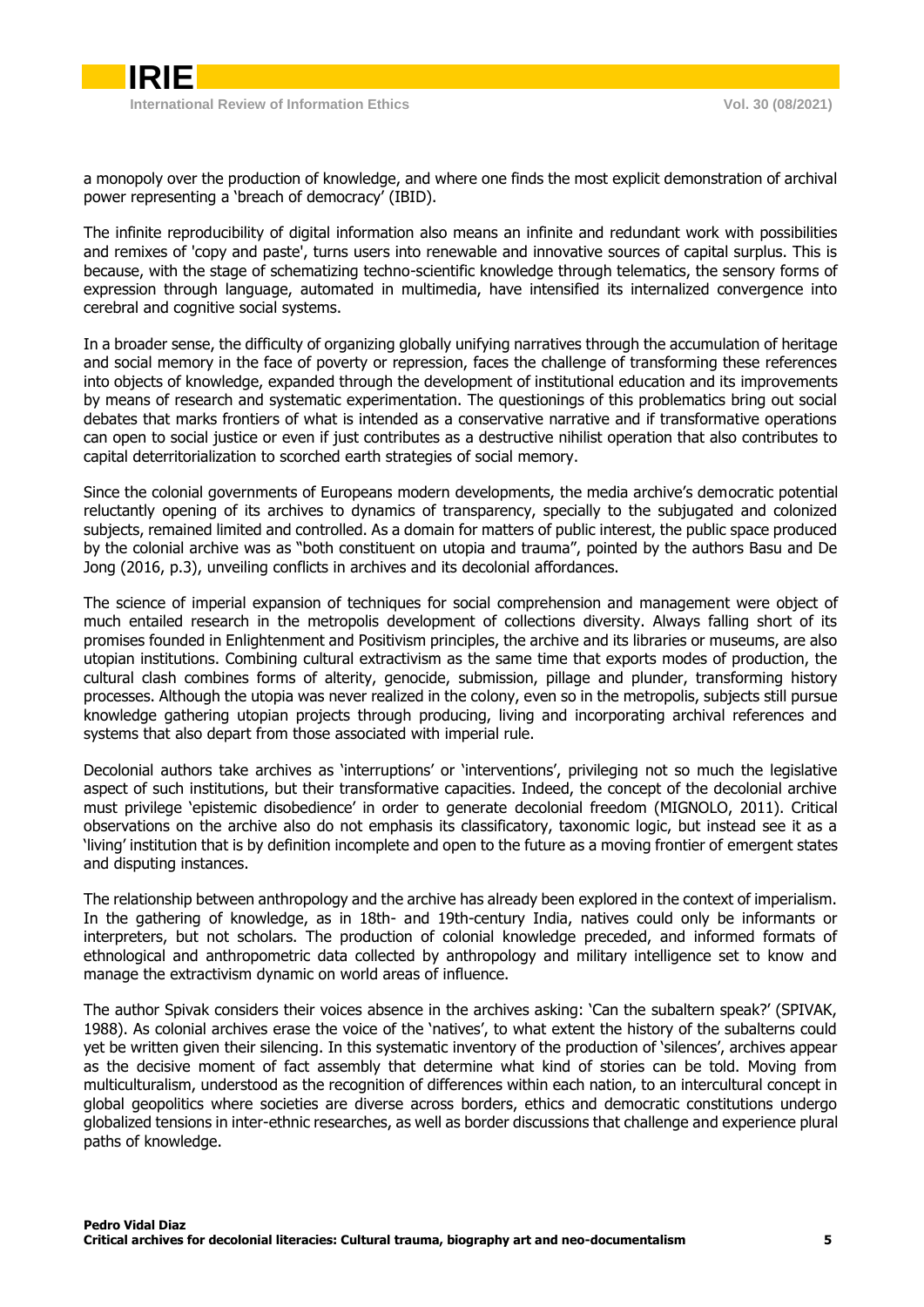

As Hall also argues, the archive is always '"re-read" in the light of the present and the future' for such rereadings constitute an archival 'reprise': moments of danger that may subvert archival intent even while invoking the archive's own authority (2001, p. 92). An educational development engaged in its social transformations and in which methodologies and pedagogies can be relevant for a fairer and more inclusive society remains a central point for the sensitive and human recognition of a free and training education not only for professionals, but mainly of engaged and critical thinking citizens. It is necessary to develop an educational ethical sensitivity whose domains are indispensable to the knowledge processes that are currently presented in new pedagogical forms and in emerging processes of (ab)uses of information.

### <span id="page-5-0"></span>**2.1. Lacan's concept of trauma and decolonial violence**



The ethical practice of producing oneself constitutes a critical and intrinsic element to human production in dynamic social formations, mainly of identity, social acceptance, etc. The symbolic interaction in producing, archiving, creating or remembering parts, facts or moments constitutes elementary experimentation to develop and express knowledge. The use of the file is always in an abstract instant, between the need to remember and the updating of the memory through the referring object.

In the psychoanalytic aspect, Lacan develops the concept of the Real as something that always returns to the same place for the subject - the return or the insistence of the signs -, but that the subject may not always find. Trauma is thus linked to a lost Real whose encounter becomes problematic due to the lack or inability of symbolic translation. Trauma is inferred as something difficult to apprehend as a named, classified, predicted event, but which returns in eventual social and real incompatibilities.

Lacan (1964) translates the Aristotelian *Tiqué* by meeting the *contingent real*, which is beyond the insistence of signs (that is, it is beyond the called *automaton*). The *automaton*, it translates as a network of signifiers, through which something is repeated, insofar as it is submitted to the enjoyment principle. In other words, the automaton corresponds to the automatic unfolding in the unconscious of the significant chain. In the colonial system, such symbolic operations were operated and systematized more intensely in models of nomination and exclusion in the various aspects of colonial life. The metropolis controls and produces the automaton as a symbolic code of languages and customs, inducing and producing a normality more adherent to the conditions of colonial reality, referring to capitalist, slave-owning and eurocentric production. The evidence of constituent violence and oppression is the focus of decolonial praxis and the lack of perception to the inherent violence is cause of social trauma.

In 'Archive Fever', Derrida is concerned not just with the mnemonic unreliability of the e archive, but with the repressions and suppressions of the archive: "the *superrepressions* that seek to exclude the traumatic phantoms that threaten to return from the archive" (DERRIDA, 1996, p. 91). As Freud showed, for repression to be possible, there must be a first nucleus of repression, which, although it does not seem to exist, remains somewhere and calls for all subsequent repression. In Lacan's interpretation, the original repression is exactly the moment when the symbolic is established, leaving out much, including a more immediate relationship with the body – a intrinsic performative and biography endeavor.

In Lacan, trauma is understood as the subject's entry into the symbolic world; it is not an accident in the speaker's life, but constitutive of subjectivity. Thus, in this part of the work, the contribution that Lacan establishes between the notions of trauma and the significant is examined, as well as by the idea of trauma as an uncertain encounter with the Real. According to Lacan's reading, it is in the approximation of traumatic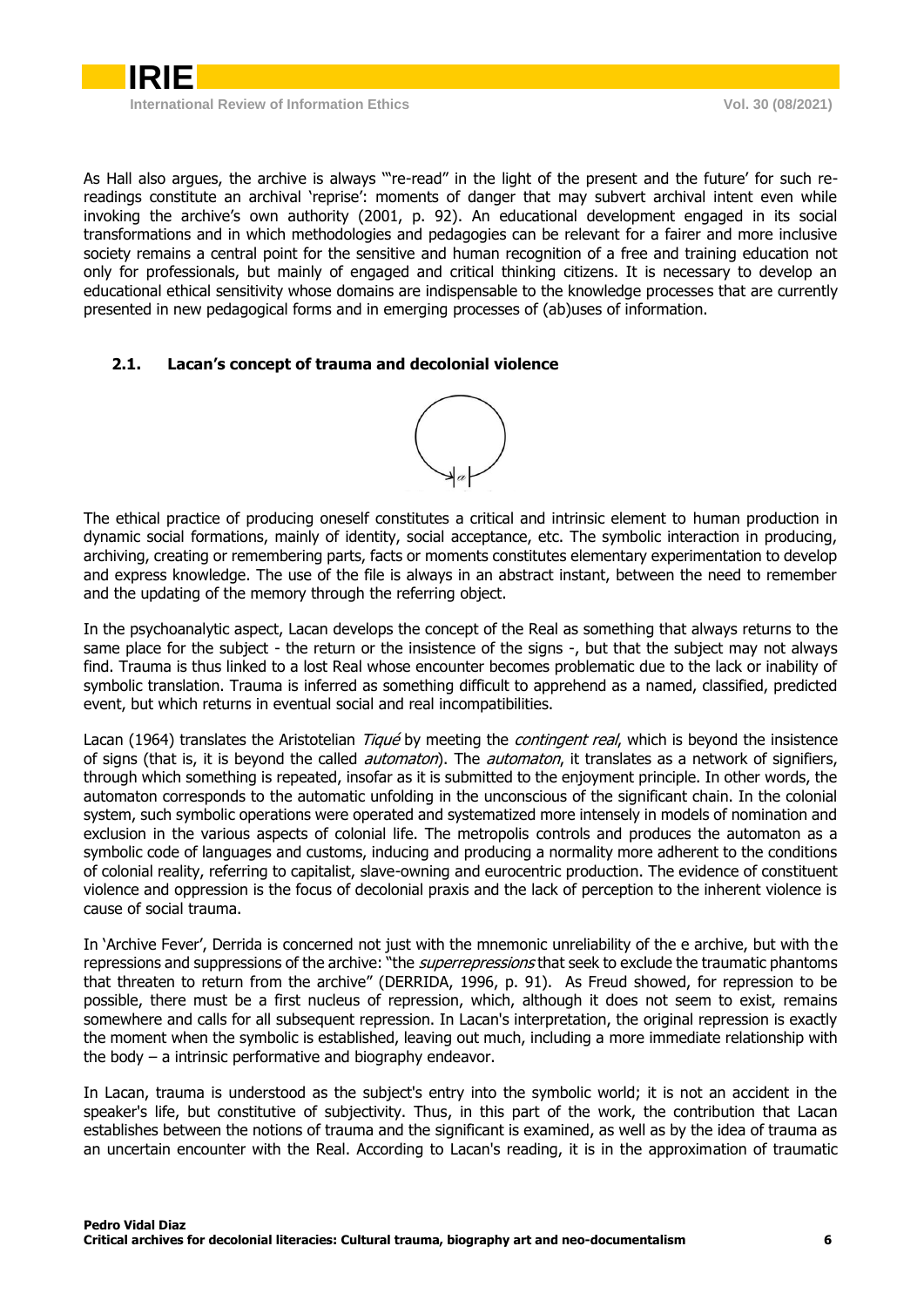elements, founded on a disintegrated image over which the subject has no control, that lapses are produced in the synthesis of the speaker's history.

The outbreaks of the unconscious and the symptoms are discontinuities in psychic life, attributable to the return of the repressed. They correspond to what Freud called discontinuities in the subject's conscious motivational chain. This gap between the desire of a named object to the return process in which it realizes itself is where trauma can develop. In this incompleteness of the enjoyment of the desired process to fit and return the premises named by the object-desire is where the *archive fever*, as well the crises of representation also derives.

The tradition notion of psychoanalysis is that because of some inner obstacles that you internalized (like identified excessively with paternal or other social prohibitions), you cannot set yourself free to enjoy. Pleasure and enjoyment are accessible to you only by pathological forms of felling guilty, romantic desire, social status and so on. The psychoanalysis approach allows you to recognize and maybe overcome this internalize prohibitions so that enables you to open and enjoy more freely. The problem today is that the commandment of the ruling (colonial and capitalist) ideologies are set internally specially by information, to enjoy in different ways: it can be sexual enjoyment, consumption commodity enjoyment up to spiritual enjoyment like to "fulfill yourself". The problem is not how to get rid of your inhibitions and to be able to spontaneously enjoy, but how to get rid of this injunction to enjoy, amplified by social constrains and market imperatives.

The enjoyment usually is experienced as "transgression", but in its innermost status is something imposed, ordered, always following a certain reaction of an injunction. In psychoanalyses, this injunction is called superego. Civilization needs discontent to establish itself as normal so enjoyment can work in this surplus, constituent of excess. If we subtract the surplus we lose enjoyment itself just as capitalism which survives only by incessantly revolutionizing its own (im)material conditions of production. This then is the homology between surplus value, the cause which sets in motion the capitalist process of production, and surplus-enjoyment, the object-cause of desire. The Lacanian's concepts of *phantasy, object petit a* and excess enjoyment, corroborate with Marx's *commodity fetish* theory as well helps to understand new forms of racism, xenophobia, social trauma and violence.

Archives functions as testimony of social evidence and also as a trace of social production of injunctions. It works in both education and censorship. The semiotic capitalist fetish of merchandise overflows the references and illusions of reality, accelerating the info-sphere, saturating it with more signs, more simulations in a process of designifying the world – more information less meaning. This movement is fueled by commodification in the recombine time of global network running through production and working dynamics, subjectively deterritorializing social and reality references. This dynamic inflexion on information and its contingencies of reality produces the "pathologization of the psych-sphere" (BERARDI, 2014, p. 33).

Therefore, to produce archives is to produce themselves in their fragments, deciphering and developing symbolic valuations that express it desires, whether conscient or repressed, in excess or in the lack of the effects of self-care. The erased and violated production of the narratives of populations subjugated by colonial systems still faces identity challenges and, mainly, productive in the organization of a freer and more autonomous society.

The decolonial politics inferred by neo-documentalism, with its biographical and performative scope of reenactment, seeks to introduce criticisms evidenced by the Tiquee in the encounter with the real contingent. The systems of signifiers normalized and automated by the social constituent powers, the automaton, is then put it in check by its critique. The contingent Real, evidenced by Lacan, constitutes itself as a field of action where history can be rewritten or even unfolded in its complex ramifications, points of view and paradoxical truths, revealing constituent powers, intentions and violence. How psychoanalysis's proposals for thinking about the subject can shift and redirect ordinary ways of conceiving the political subject and work lines of tension that cross social space can help to reconfigure it, opening subjugated lines of living history to be resolved on contemporary analyses of social memory and reality.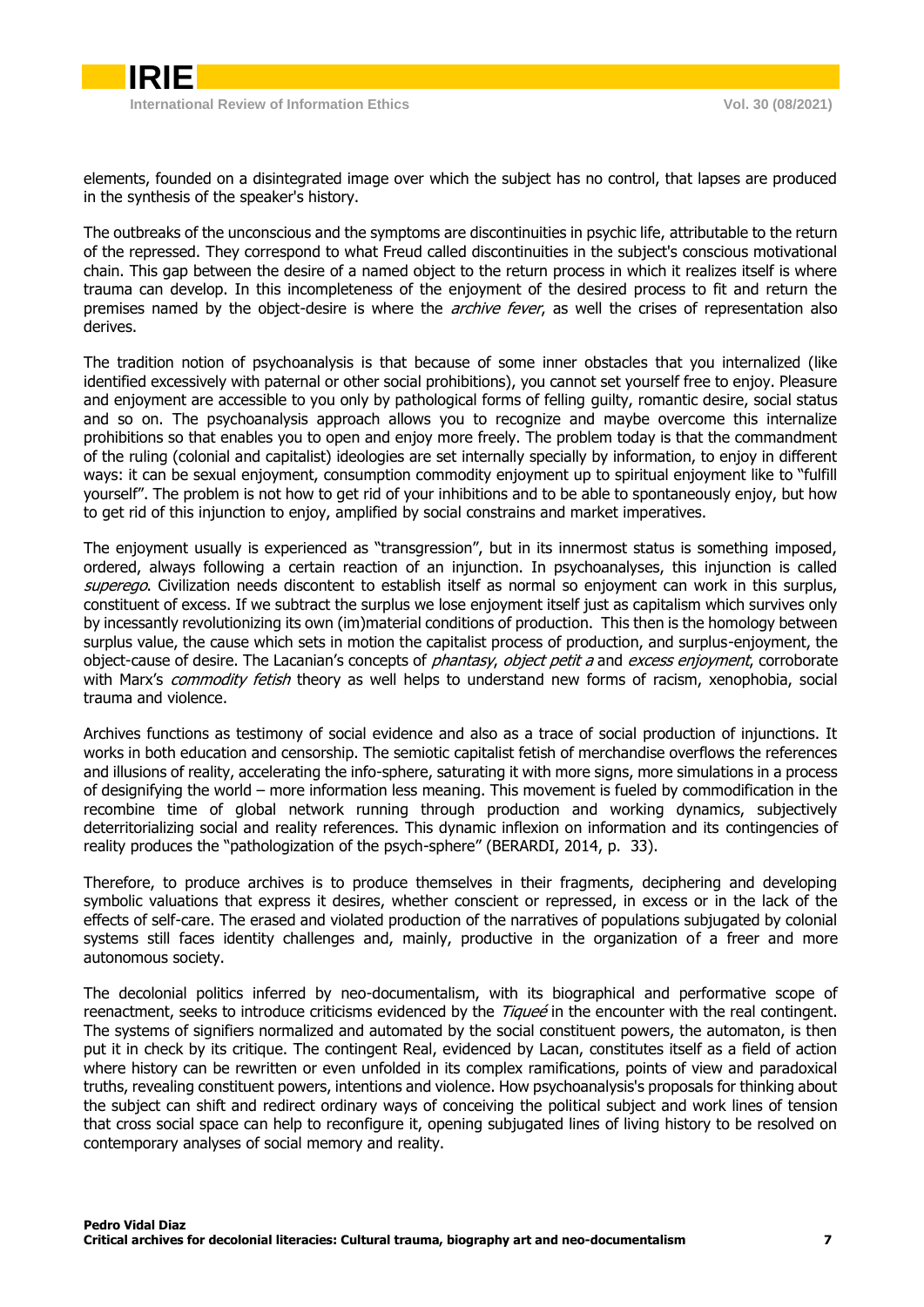

## <span id="page-7-0"></span>**3. Biography and Performance**

From the Greek root of Archon, it inferred to the house of the Head of State, which leads to the notion of archive as a Western phallocentric cultural reference of documents and objects that are visible and guarded on organization display as conquest prizes. Archiving the suppressed, the unheard, forgotten or violent erasure legacies imposes a difficult endeavor and challenge for those who struggle for making a stand in its identity defense, history and ways of living.

The social struggle of popular rights is a political matter than can be performed as a cultural scene to affect others and recollect, introduce and maybe intervene in collective memory and history. The solidarity and empathy as well hatred and disgust are intrinsic to social dynamics of configuring itself through external relations of materiality, psychology and symbolic communication. Seen as Capurro as an ethical and emancipatory instance in the epistemological paradigm of physical, cognitive and social aspects of information:

> the epistemological concept of information brings into play processes of non-human information, particularly in physics and biology. And vice versa, the psychological and sociological processes of selection and interpretation must be considered using objective parameters, leaving aside the dimension semantics or, more precisely, considering objective parameters or interpretation situations (CAPURRO; HJORLAND, 2007, p.150).

The archive conjugates a remain that is long to be rescued from disappearance. This recollection is a performed remembrance that can causes memories and affections of what is, can be or it was. To perform a memory is to reenact an event as in its phenomenological and psychological opening for others possibilities of connection and alterity. Remember and input the present body as a dispositive of memory can be an archiving technology as its relation to art and the social contingency. The biographic body can tell histories performing social spaces and be proven of knowledge production as well witness of becoming itself subject and agent.

The difficulty of public understanding the levels of nuances on social dispute marks the importance of intensifying critics to the relation between education, information ethics and its historical disputes. The positivism approach of representation signs the future as representation of the past. The decolonial approach affirms the present performing the past-present, marking a methodology turn. The instability of archive production dynamizes its languages and myths of the sensible world defining a frontier between the fleeting and ephemeral of performance versus the stability and permanence that classical archive and knowledge production affirms it.

Conservatisms of colonial violence and history face new levels of destructed revolution emerging from an unsettled periphery that always had difficulty to demand justice to its own history of persecution and exploration. New ways of understanding archives, history and memory emerges and forward theories of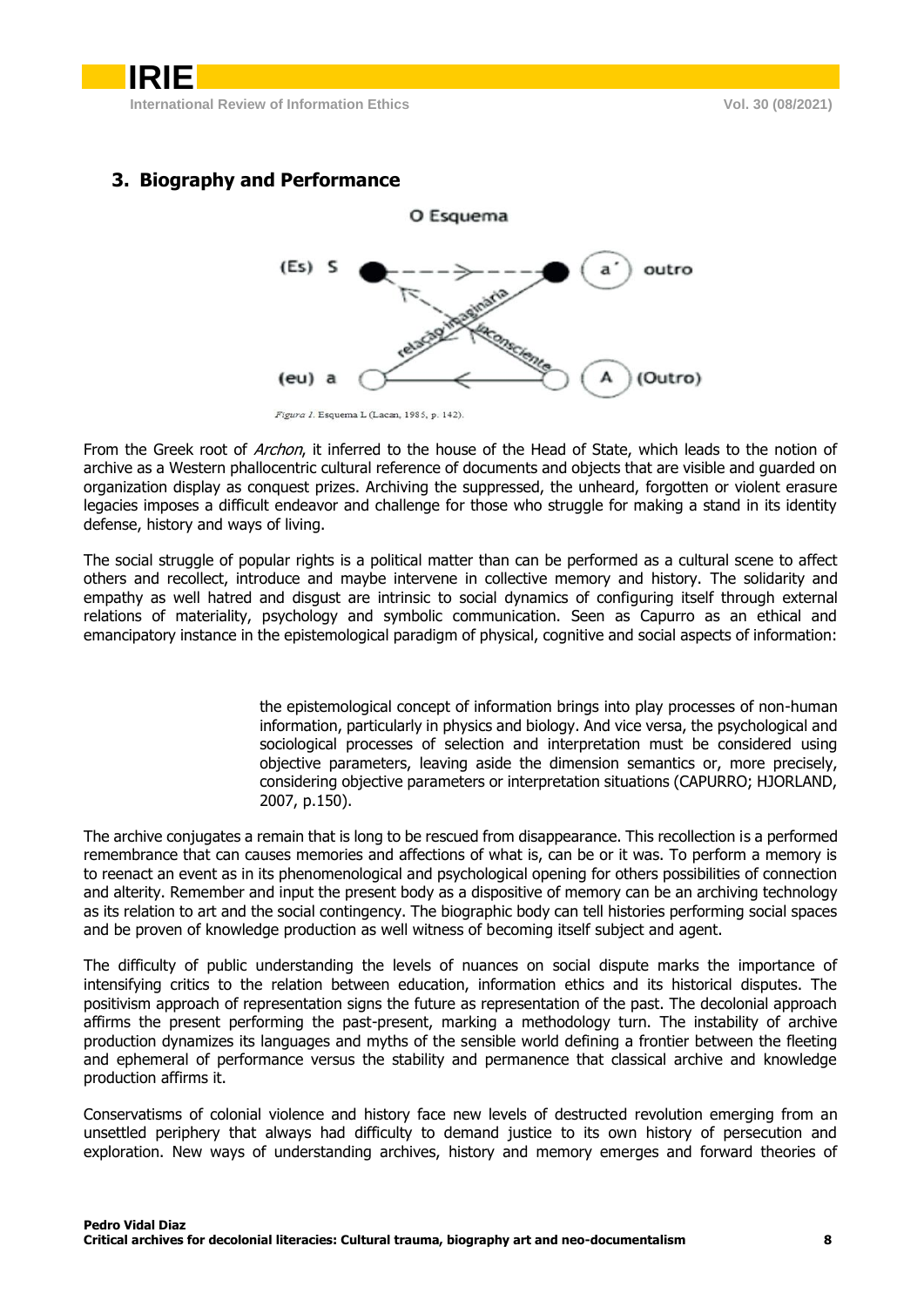enactment and intervention, while performance concepts proliferate and allow a critical focus and activation of the archival residue.

The neo-documentary approach given by Suzanne Briet (1951) to archive production, in its conceptual radicality, states that everything could be archived or archivable. Not only what is taken as a taxonomic form and reference already legitimated, as in the example of an antelope, but also its varied and clipped expressions can also function as political contexts where archives are produced in a dynamic and constructive symbolic complex character of multi-languages.

The author Bernd Frohmann (2009) takes up the concept of neodocumentalism to instigate this philosophical and sensitive approach of language between document and information, proposing to highlight the "contextual and political agreements, of the systems that form documents, archives and classifications. The neodocumentalism approach encounters the frontier of decolonial politics as it criticizes the archive and its production, fighting to reveal the ideology, the occult or even the unheard expressions of archive.

The ontology of moving images, performing and becoming other, others, choreograph archives and its knowledge organization and representation. This activation of multi representation is the main affirmation for decolonial concept and praxis. The happening of an event provokes the experience of a temporal memory rather than just the classification of an event in facts sequences. The discovery of the subaltern as well the colonial being infers the danger paradox of alterity where the discovery of "others" is already a genocide. Art proposes to think this 'other' body outside of this identity regimes build by dualism, colonialism, orientalism, racism, etc., creating sensible contexts. Peggy Phelan reflects on the ontological nature of performance:

> Performance's only life is in the present. Performance cannot be saved, recorded, documented, or otherwise participate in the calculation of representations of representations: once it does, it becomes something other than performance. To the degree that performance attempts to enter the economy of reproduction, it betrays and lessens the promise of its own ontology. Performance's being… becomes itself through disappearance. Remaining traceless within the ideologies of capital (1993, p.: 146)

Performance is antithetical to document because of its disappearance nature resisting the "ocular hegemony" of the visible and surveilled remains of this archive. Both, archive and performance, materializes itself through disappearance as the archive itself becomes a social performance of retro-action. The dispute of the notion of ephemerality in performance are a conflict discussion since the archive can only be fixed if by a social performance of value, memory, heritage, patrimony, etc. Diana Taylor asks herself:

> Whose memories, traditions and claims to history disappear if performance practices lack the staying power to transmit vital knowledge? (TAYLOR, 2003, p. 21)

Another dimension of the language that performance faces, when writing epistemologies, is the mark in which the methodological notions embedded in culture such as documents, recordings, maps, texts and other materials appear and are used in history. The conflict is not just the written language versus the spoken language, but the static file versus the repertoires of incorporated and distributed knowledge practices. It is not binary or sequential, but interact with intrinsic patterns of exchange and expansion, contingencies in the activation of social and non-organic networks. Such ontological discussions through concepts such as "liveness", "performance remains" and "repertoire" are just a few to deconstruct the dichotomy between performance versus archive. Mediatized recordings of liveness reflect the legacy of aspects of time, object and affect that characterize archival practices.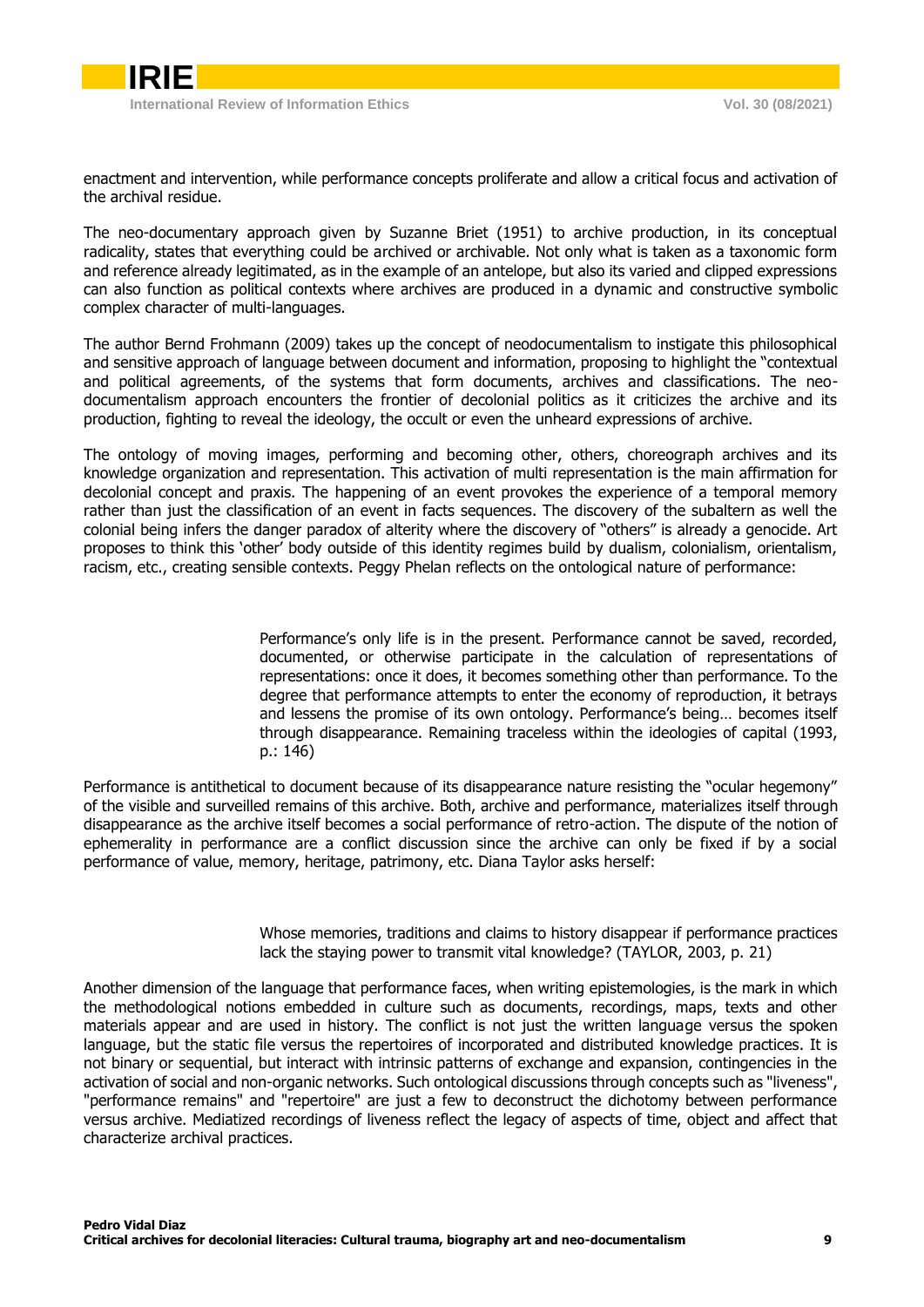

The inheritance it leaves only its erotic simulacrum, its mask of seduction, memories of death, self-obliteration, mourning nostalgia, calling for a 'theatricalisation of the archive', a self-conscious archive, a staged archive, or a anarchive. An *anarchiviolithic drive* refers to the necessity of remembering by the process of destruction intrinsic to archives. In social history and its conflicts, it becomes a political practice to impose itself by intervening poetically and dramatically in expressions of ways of life and its challenges of becoming present, a being not forgotten. The political archive is conflicting paradoxical in its very nature: it supports the symbolic and/or reveals its hidden aspects.



Fig.3 Lacan's diagram detail. Source: Google images

# **4. Considerations**

<span id="page-9-0"></span>Re-interpretating archives dynamic can be exciting and challenging, but we also regard the value and importance of traditional roles of archivists in preserving the legacy of social memory for future generations. The archive, as a technology of surveillance, aspires to generate and configure a complete set of documents on developing subjects and constituting institutions. The archives are sites of hope and aspiration but beyond this, the archives are also sites of political struggle. The archive system is a utopian institution of knowledge as well as a panopticon reification system of control. If we acknowledge that this utopian character of the archive pertains to an archival logic that is not always shared by all people, we must also reconsider the notion of this epistemological utopia and power disputes.

Activists became historians of the counterinsurgency and the archives shapes their sense of self transforming their subjectivities dynamics and its collective social relations. Discerning different 'archival logics' opens activations of living testimonies, biographies and performed memories and histories that can put the knowledge classification utopia into knowledge practices, experimenting and turning to social lives dynamics its expressions and struggles of memory and identity.

The panoptic function of colonial archive systems can be appropriated by communities around the world who were formerly subjected to it. Objects of evidence have turned themselves into subjects that produce, and judge, evidences re-shaping ontological frontiers of self-writing. The appropriation and production of archives serves local agendas for the production of situated knowledges and distributed epistemologies. Such a production goes against the modern paradigm of Western epistemology, sometimes conforming to it,